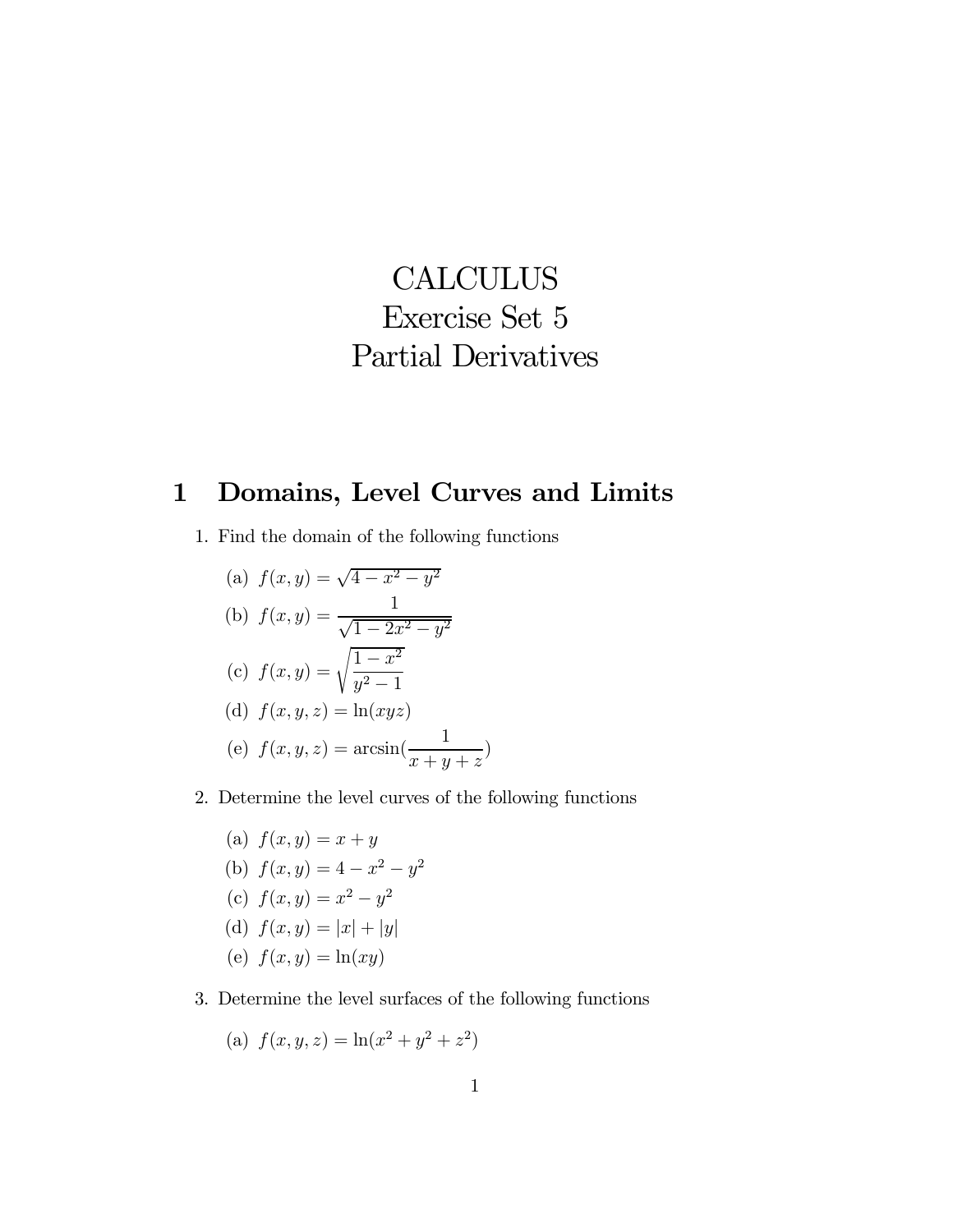(b) 
$$
f(x, y, z) = \frac{x^2}{16} + \frac{y^2}{4} + \frac{z^2}{9}
$$
  
\n(c)  $f(x, y, z) = z - x^2 - y^2$   
\n(d)  $f(x, y, z) = 2x^2 + z^2$   
\n(e)  $f(x, y, z) = x^2 + y^2 - z^2$ 

4. Find the following limits:

(a) 
$$
\lim_{(x,y)\to(0,0)} \frac{x^2 - y^2}{x - y}
$$
  
\n(b)  $\lim_{(x,y)\to(0,0)} xy \frac{x^2 - y^2}{x^2 + y^2}$   
\n(c)  $\lim_{(x,y)\to(0,0)} \frac{x^3}{x^2 + y^2}$   
\n(d)  $\lim_{(x,y)\to(0,0)} \frac{x^2y^2}{x^2 + y^2}$   
\n(e)  $\lim_{(x,y)\to(0,0)} (x^2 + y^2) \sin \frac{1}{x^2 + y^2}$   
\n(f)  $\lim_{(x,y)\to(0,0)} \frac{\sin(x^2 + y^2)}{x^2 + y^2}$ 

5. Show that the following limits do not exist by using different paths to  $(0, 0)$ :

(a) 
$$
\lim_{(x,y)\to(0,0)} \frac{2xy}{x^2 + y^2}
$$
  
\n(b)  $\lim_{(x,y)\to(0,0)} \frac{x}{\sqrt{x^2 + y^2}}$   
\n(c)  $\lim_{(x,y)\to(0,0)} \frac{xy}{|xy|}$   
\n(d)  $\lim_{(x,y)\to(0,0)} \frac{x^2 - y^2}{x^2 + y^2}$   
\n(e)  $\lim_{(x,y)\to(0,0)} \frac{x^4 - y^2}{x^4 + y^2}$   
\n(f)  $\lim_{(x,y)\to(0,0)} \frac{2x^2y}{x^4 + y^2}$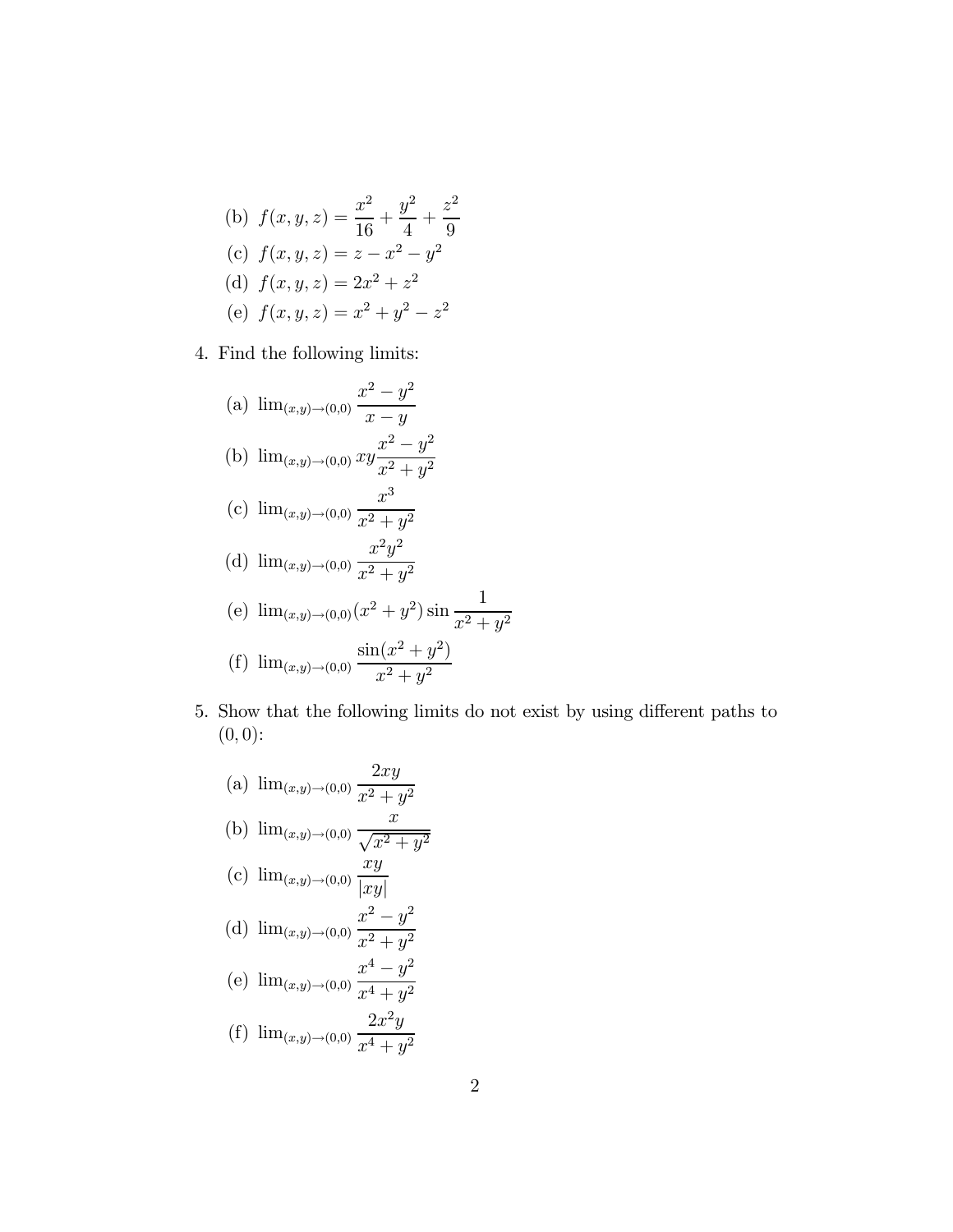(g) 
$$
\lim_{(x,y)\to(0,0)} \frac{y}{x}(x^4 + y^2)
$$

## 2 Partial Derivatives and Differentials

- 1. Let  $f(x, y) = e^{xy^2}$ . Check the following identities:
	- (a)  $f_{xy} = f_{yx}$ .
	- (b)  $f_{xxy} = f_{xyx} = f_{yxx}$ .
- 2. Laplace Equation The equation involving the partial derivatives of a function  $f(x, y, z)$

$$
\frac{\partial^2 f}{\partial x^2} + \frac{\partial^2 f}{\partial y^2} + \frac{\partial^2 f}{\partial z^2} = 0
$$

is known as the Laplace equation. Check whether the following functions satisfy the Laplace equation or not.

- (a)  $f(x, y, z) = (x a)^2 + (y b)^2 2(z c)^2$ .
- (b)  $f(x, y, z) = \sqrt{(x a)^2 + (y b)^2 + (z c)^2}.$
- (c)  $f(x, y, z) = \sin ax \sin by \cosh cz.$
- 3. Wave Equation The equation involving the partial derivatives of a function  $f(t, x)$

$$
\frac{\partial^2 f}{\partial t^2} = c^2 \frac{\partial^2 f}{\partial x^2}
$$

is known as the wave equation. Check whether the following functions satisfy the wave equation or not.

- (a)  $f(x, t) = a \sin(x ct) + b \sin(x + ct)$ .
- (b)  $f(x,t) = \sin act \sin bx$ .
- (c)  $f(x, t) = \ln(ax + act)(bx bct).$
- 4. Find the linearization  $L$  of  $f$  at the point  $P$ :
	- (a)  $f(x, y) = 100 20x^2 30y^2$ ;  $P = (1, 1)$
	- (b)  $f(x, y) = x^2 xy + y^2$ ;  $P = (1, 2)$ .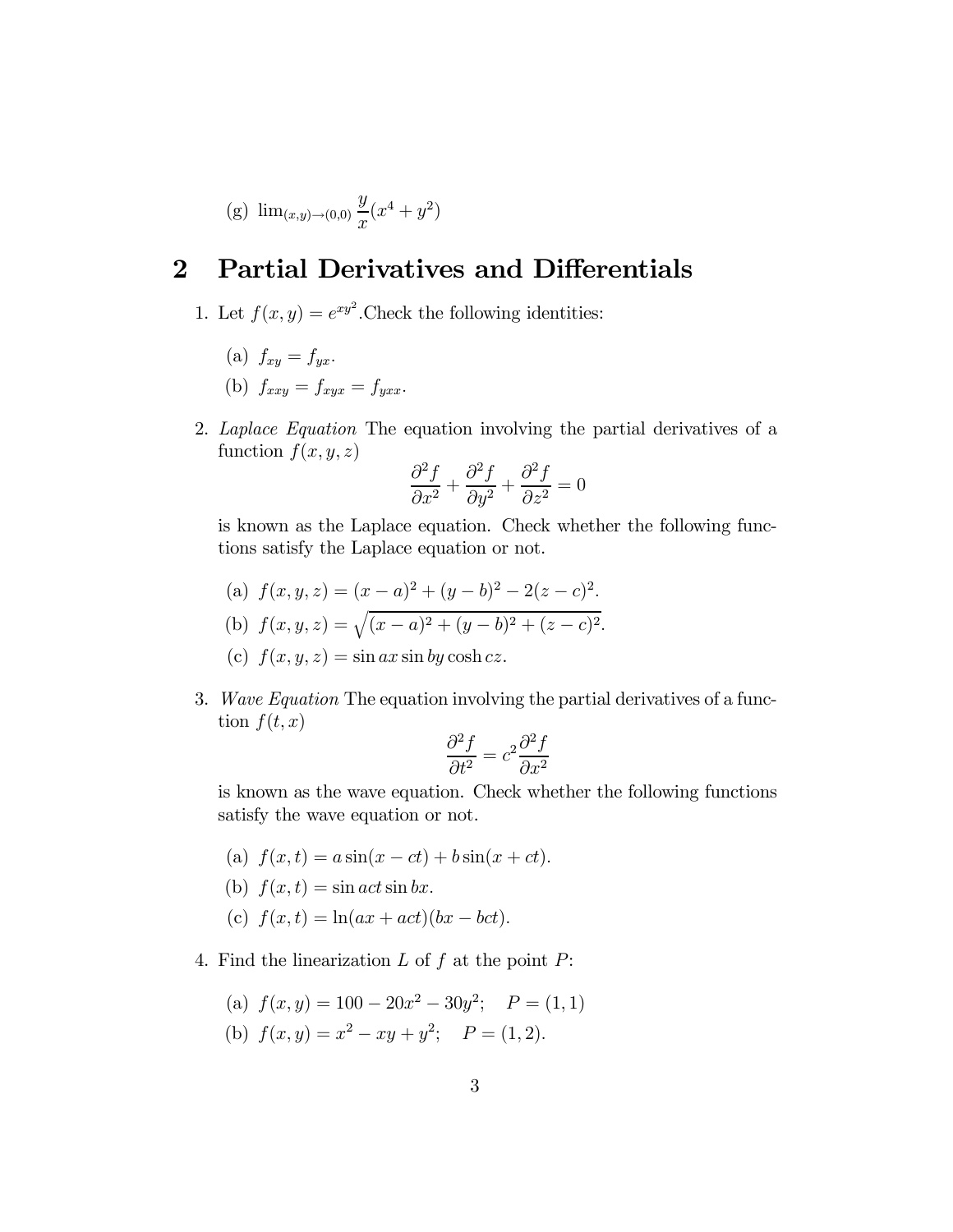- (c)  $f(x, y) = e^{-(x^2+y^2)}$  and  $P = (1/2, 1/3)$ . (d)  $f(x, y, z) = \sqrt{x^2 + y^2 + z^2}$ ;  $P = (0, 1, 0)$ . (e)  $f(x, y, z) = e^{-x} \sin(y + z);$   $P = (0, 0, \pi).$
- 5. The resistance of three resistors  $R_1, R_2$  and  $R_3$  connected in parallel is given by the expression

$$
\frac{1}{R} = \frac{1}{R_1} + \frac{1}{R_2} + \frac{1}{R_3}.
$$

(a) Show that the differential  $dR$  is given by

$$
dR = \left(\frac{R}{R_1}\right)^2 dR_1 + \left(\frac{R}{R_2}\right)^2 dR_2 + \left(\frac{R}{R_3}\right)^2 dR_3.
$$

- (b) Let  $R_1 = 100$ ,  $R_2 = 200$  and  $R_3 = 250$  ohms. Estimate the error in the measurement of  $R$  if errors in the measurements of the resistors is  $\Delta R_1 = \pm 5, \Delta R_2 = \pm 6$  and  $\Delta R_3 = \pm 10$ .
- (c) Estimate the maximum percentage error possible in the measurement of the resistors  $R_1$ ,  $R_2$  and  $R_3$  if the maximum error in the total resistance R is to be less than 5%.

## 3 Chain Rule and Implicit Differentiation

- 1. Let  $f(x, y) = \cos(x^2y), x(t) = e^{2t}$  and  $y(t) = \tan 3t$ .
	- (a) Find the derivative of  $F(t) = f(x(t), y(t))$  with respect to t by substitution and differentiation.
	- (b) Find the same derivative directly using the chain rule.
- 2. Let  $f(x, y, z) = \sin(x + y + z)$ ,  $x(t) = e^{2t}$ ,  $y(t) = \ln t$  and  $y(t) = t^{3/4}$ .
	- (a) Find the derivative of  $F(t) = f(x(t), y(t), z(t))$  with respect to t by substitution and differentiation.
	- (b) Find the same derivative directly using the chain rule.